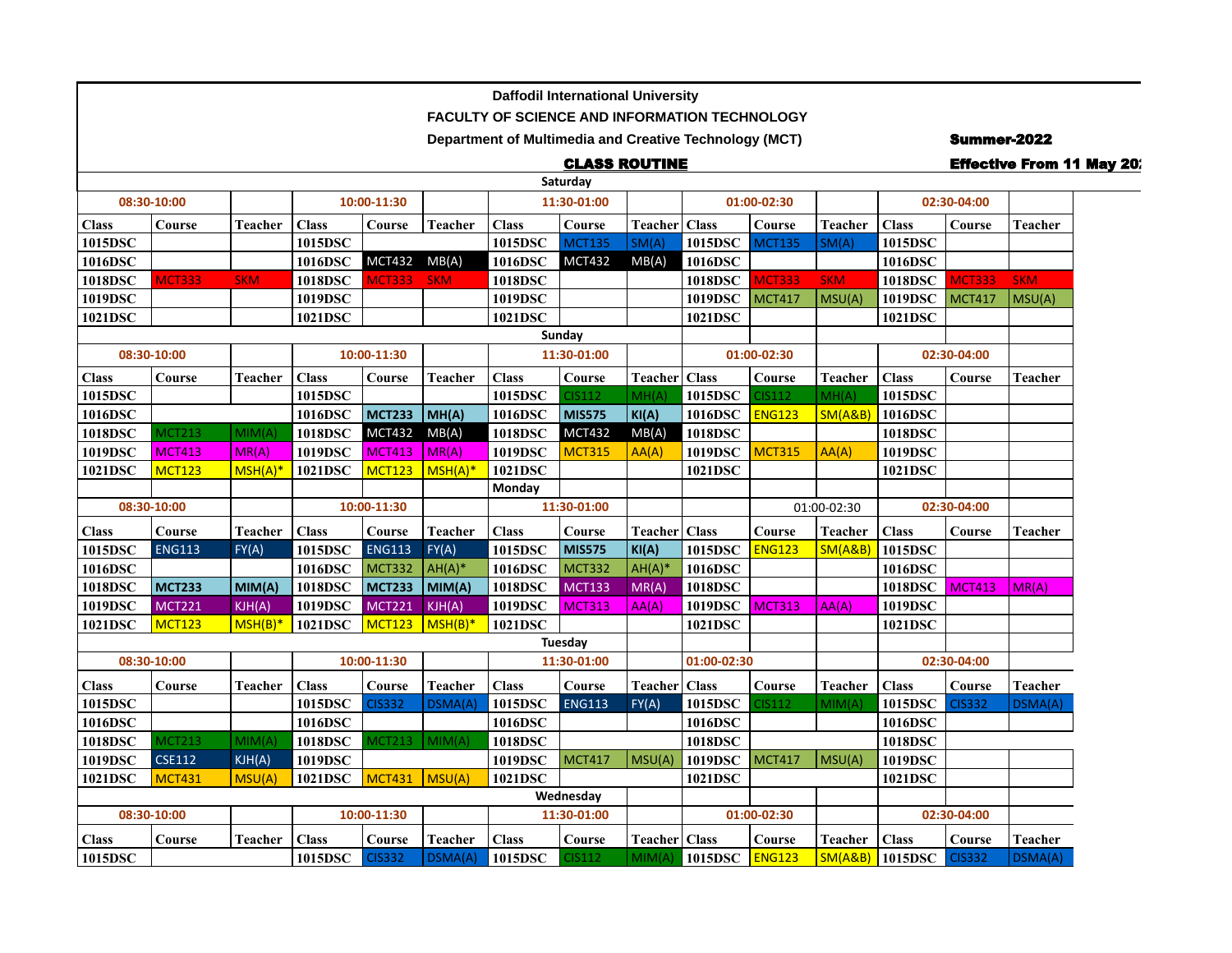| 1016DSC      |               |            | 1016DSC      | <b>ENG113</b> | FY(A)          | 1016DSC      | <b>MIS575</b> | KI(A)                  | 1016DSC     |               |           | 1016DSC      |               |                |
|--------------|---------------|------------|--------------|---------------|----------------|--------------|---------------|------------------------|-------------|---------------|-----------|--------------|---------------|----------------|
| 1018DSC      | MCT233        | MH(A)      | 1018DSC      | MCT213        | MIM(A)         | 1018DSC      | <b>MCT133</b> | MR(A)                  | 1018DSC     | <b>MCT133</b> | MR(A)     | 1018DSC      |               |                |
| 1019DSC      | CSE112        | KJH(A)     | 1019DSC      | <b>MCT221</b> | KJH(A)         | 1019DSC      | <b>MCT315</b> | AA(A)                  | 1019DSC     | <b>MCT315</b> | AA(A)     | 1019DSC      |               |                |
| 1021DSC      | <b>MCT123</b> | $MSH(A)^*$ | 1021DSC      | <b>MCT123</b> | $MSH(A)^*$     | 1021DSC      |               |                        | 1021DSC     |               |           | 1021DSC      |               |                |
|              | Thursday      |            |              |               |                |              |               |                        |             |               |           |              |               |                |
|              | 08:30-10:00   |            | 10:00-11:30  |               |                | 11:30-01:00  |               |                        | 01:00-02:30 |               |           | 02:30-04:00  |               |                |
| <b>Class</b> |               |            |              |               |                |              |               |                        |             |               |           |              |               |                |
|              | Course        | Teacher    | <b>Class</b> | Course        | <b>Teacher</b> | <b>Class</b> | Course        | <b>Teacher</b>   Class |             | Course        | Teacher   | <b>Class</b> | Course        | <b>Teacher</b> |
| 1015DSC      |               |            | 1015DSC      | <b>MIS575</b> | KI(A)          | 1015DSC      | <b>MCT135</b> | SM(A)                  | 1015DSC     | <b>MCT135</b> | SM(A)     | 1015DSC      |               |                |
| 1016DSC      |               |            | 1016DSC      | MCT332        | $AH(A)*$       | 1016DSC      | <b>MCT332</b> | $AH(A)^*$              | 1016DSC     | <b>ENG123</b> | SM(AB)    | 1016DSC      |               |                |
| 1018DSC      | <b>MCT431</b> | MSU(A)     | 1018DSC      | <b>MCT431</b> | MSU(A)         | 1018DSC      | <b>MCT133</b> | $MR(A)^*$              | 1018DSC     |               |           | 1018DSC      | MCT413        | MR(A)          |
| 1019DSC      | <b>CSE112</b> | KJH(A)     | 1019DSC      | <b>CSE112</b> | KJH(A)         | 1019DSC      | <b>MCT313</b> | $AA(A)^*$              | 1019DSC     | <b>MCT313</b> | $AA(A)^*$ | 1019DSC      | <b>MCT221</b> | KJH(A)         |
| 1021DSC      | <b>MCT123</b> | MSH(B)     | 1021DSC      | <b>MCT123</b> | $MSH(B)*$      | 1021DSC      |               |                        | 1021DSC     |               |           | 1021DSC      |               |                |

**Assistant Professor Head of MCT Department** 7th Semester(A) (A) **Department of MCT** 

**Teachers Name With Initial 4th semest (A)** (A)

**Md Kabirul Islam (KI) Murad Ibne Mizan (MIM)** 2nd semes (A) 2nd semes (A) **Arif Ahmed (AA) Kazi Jahid Hasan (KJH)** 1st semester(B) 1st semester(B) **Ahsan Habib (AH) Shipra Mondal (SM.GED)** 1st semester(A) 1st semester(A) **Md Samaun Hasan (MSH) Ms. Farjana Yesmin (FY.GED) Mizanur Rahman (MR) Mahedi Hasan (MH) Md. Salah Uddin (MSU) Sadia Mustafa (SM) Maksudl Bari (MB)**

Myelen

**Md. Samaun Hasan Professor Dr. Shaikh Muhammad Allayear 8th semest (A) Professor Dr. Shaikh Muhammad Allayear** 

**Prepared by** Colour for Indivisual Batch

11th semester 10th seme $(A)$ 9th semest $(A)$ 5th Semes (A) **Professor Dr. Shaikh Muhammad Allayear (DSMA)** 3rd semest (A) 3rd semest (A) 3rd semest (A) 3rd semester(A) 3rd semester(A) 3rd semester(A) 3rd semester(A) 3rd semester(A) 3rd semester(A) 3rd semester(A) 3rd semester(A) 3